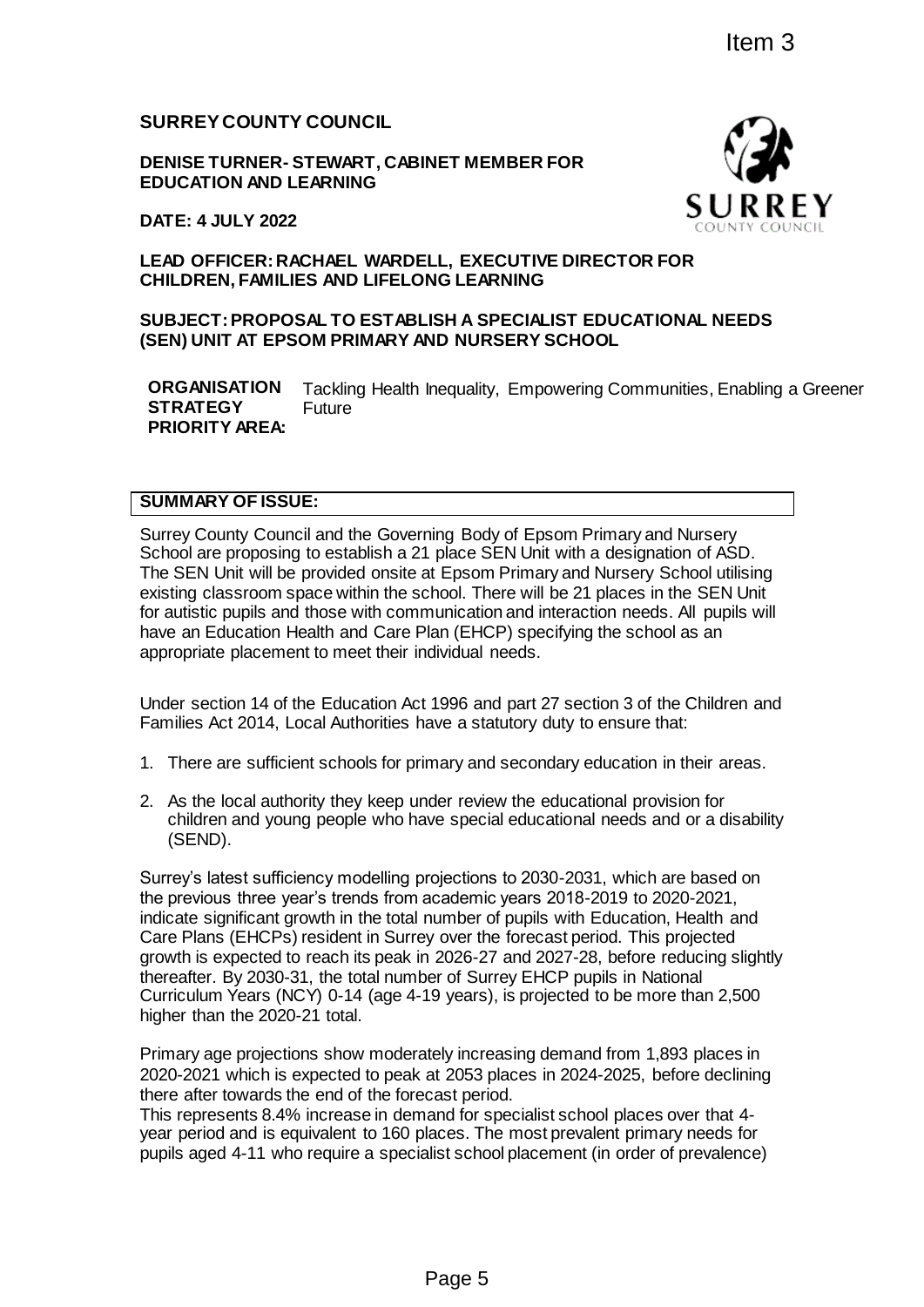are Autism and Communication & Interaction needs and Severe or Profound & Multiple Learning Difficulties.

Surrey's existing maintained specialist provision, which includes specialist school places in SEN Units in mainstream schools and in Special Schools/ academies, has over 3,700 places and is full.

The Council's priority is to further reduce reliance on the independent sector, but most importantly ensure local children and young people with Special Educational Needs and Disabilities (SEND) who require specialist school placements can have their educational needs met close to home, more connected to local communities and local support services and within state-maintained provision wherever possible.

Between 2019 and 2022 Surrey's Cabinet approved the strategy for four phases of the SEND Capital Programme with a combined capital investment of £139.6m to expand the local specialist estate at pace. By aligning with the needs identified through updated 10-year SEND sufficiency modelling and local strategy, the expansion of maintained specialist provision is preventing the need for new Non-Maintained Independent (NMI) places to be commissioned. Prior to the start of Surrey's capital investment, lack of sufficiency and high rates of NMI placements made a major contribution to the accumulation of DSG deficit, and equally the investment and development now being delivered and proposed is critical to the return to a financially sustainable position.

The Department for Education expects local authorities to manage their specialist estates efficiently to avoid detriment to schools' educational offers, creating disadvantage to children and young people who have SEND or the local authority's financial position. This means ensuring the availability of specialist school places that are appropriately matched to need-type, phases of education and geographic location so that all of Surrey's statutory school age children with an Education Health and Care Plan (EHCP) that require a full-time specialist setting in either a mainstream SEN Unit or Special School have a named placement, ready for the beginning of the next academic year.

The proposal requires Surrey County Council to follow the statutory process outlined in the DfE guidance "Making significant changes ('Prescribed Alterations') to Maintained Schools", because:

 The proposal is establishing new Special Educational Needs Provision in a mainstream school.

### **RECOMMENDATIONS:**

It is recommended that the Cabinet Member for Education and Learning determines the statutory notices thereby bringing into effect the formal commencement of the proposal to:

• Establish an SEN Unit with a designation of ASD at Epsom Primary and Nursery School.

The Cabinet Member for Education and Learning may:

- 1. reject a proposal
- 2. approve a proposal without modification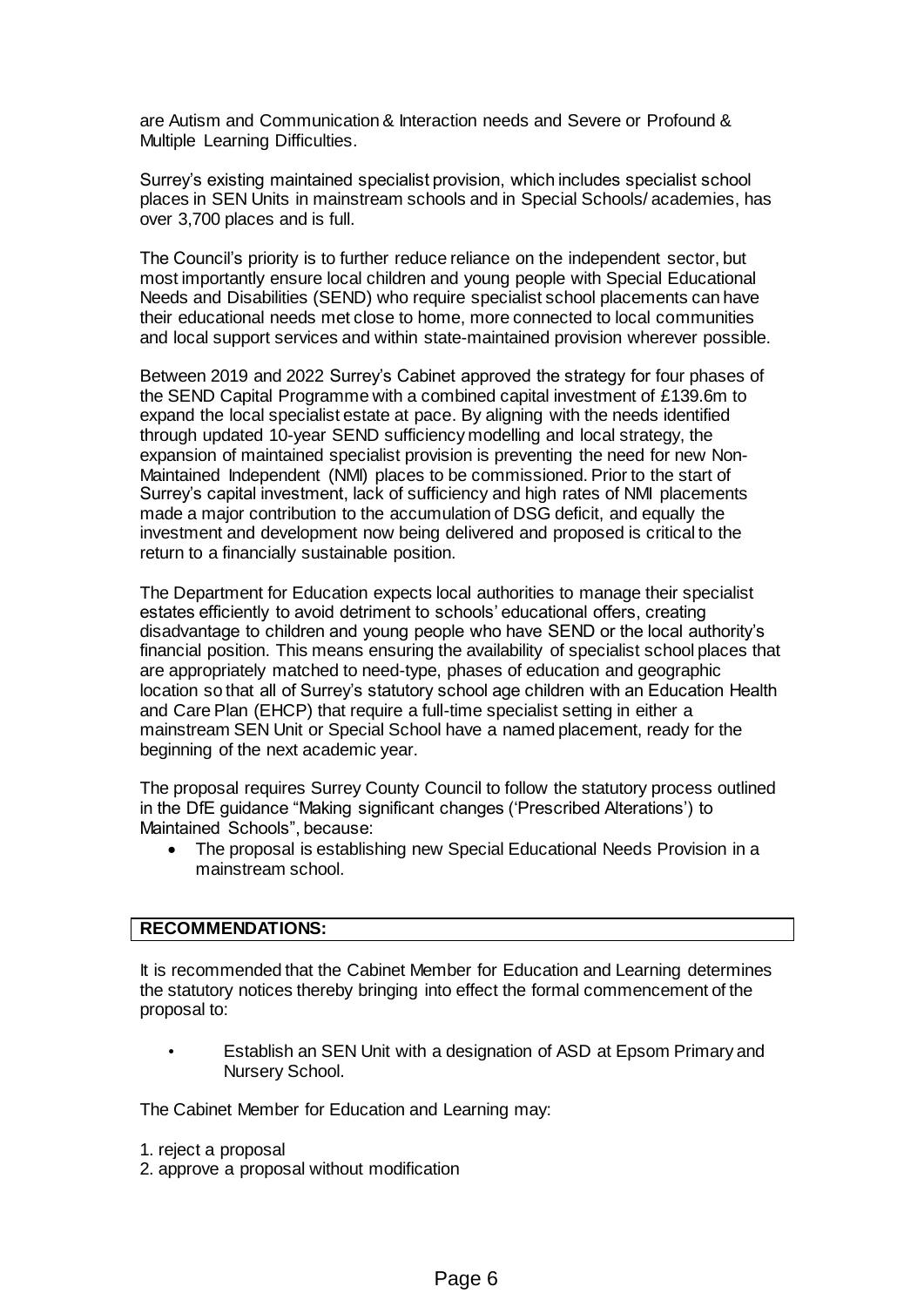3. approve a proposal with modifications, having consulted the LA and/or GB (as appropriate)

4. approve a proposal, with or without modification – subject to certain conditions (such as the granting of planning permission) being met.

### **REASON FOR RECOMMENDATIONS:**

The proposed establishment of an SEN Unit at Epsom Primary and Nursery School supports Surrey's ambition to ensure sufficient maintained specialist placement availability for primary age autistic pupils and those with communication and Interaction needs.

The Cabinet Member for Education and Learning's approvals and recommendations completes the statutory process in accordance with the DfE guidance "Making significant changes ('Prescribed Alterations') to Maintained Schools".

### **DETAILS:**

#### **Background**

- 1. Further to Cabinet approval in September 2019, September 2020, January 2021 and January 2022, **Annex 1** outlines the total number of projects under the SEND Capital Programme which will increase Surrey's specialist school estate.
- 2. Epsom Primary and Nursery School is a Community School where the Cabinet Member decision is required for significant changes to maintained schools.

#### **Key Outcomes and benefits for children, young people and families:**

- 3. The provision of additional specialist places will support the county-wide inclusion plan as well as increasing the availability of places for children and young people with SEND to access in the county.
- 4. Benefits realisation ensures specialist education provision is fit for purpose and creates additional employment/ supported internship opportunities for residents around areas of expansion.
- 5. Children and young people with SEND can access the help and support they need to thrive and achieve within their local communities. They can go to education provision that meets their needs, access services and play an active role in the community close to where they live.
- 6. Children, young people and families have access to the same level of highquality support wherever they live in Surrey. We have a good, shared understanding of our children and young people who have SEND in Surrey and our support offer matches their identified needs.
- 7. Expanding Surrey's specialist provision aligns with the Next Steps programme and strategy for post-16 to create local further education and employment pathways such as apprenticeships and supported internships.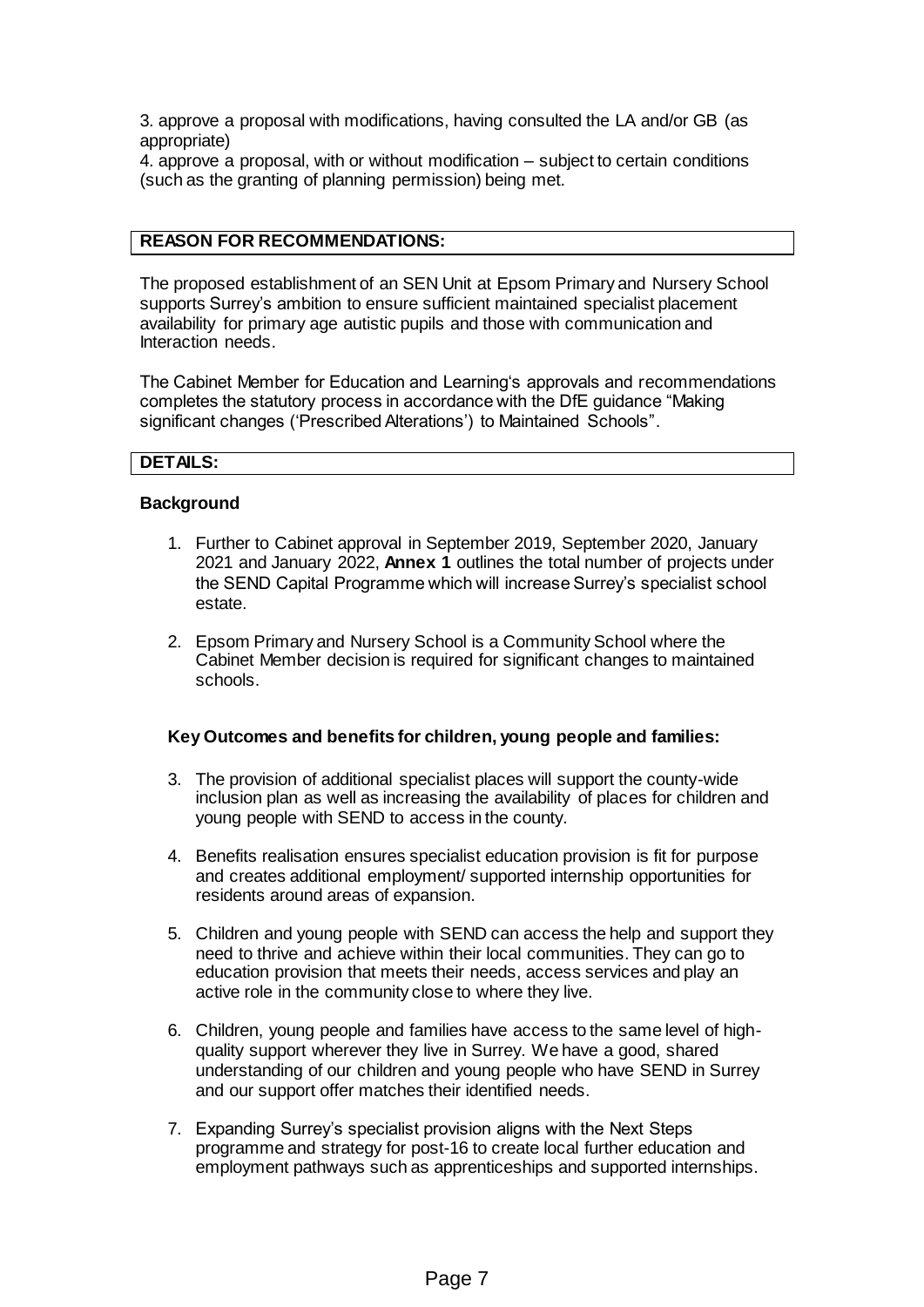This enables young people who have SEND to make a successful transition to adulthood and secure employment.

8. Capacity created locally will also ensure SEND home to school transport times are reduced in line with Department for Education recommendations, improving congestion and traffic flow around the county.

# **CONSULTATION:**

9. An [informal consultation](https://www.surreysays.co.uk/csf/epsom-primary-nursery-school/) was published from 22 February to 1 April 2022 and further [statutory notices](https://www.surreysays.co.uk/csf/statutory-notices-epsom-primary/) were published from 25 April to 24 May 2022. All consultation documents are available at [www.surreysays.co.uk](http://www.surreysays.co.uk/). The statutory notices are also attached as **Annex 2** of this report.

The consultation analysis is attached as **Annex 3**. There were 11 responses during informal consultation. 100% agreed with the proposal to establish an SEN Unit at Epsom Primary and Nursery School. There were 5 responses during the statutory notice period. 100% agreed with the proposal to establish an SEN Unit at Epsom Primary and Nursery School

### **RISK MANAGEMENT AND IMPLICATIONS:**

- 10. Sufficiency data requires close monitoring and frequent ratification to ensure projected demand for learners with EHCPs is up to date and accurate. This guarantees an appropriate availability of specialist school places, which are aligned to need, phase of education and geographical location. Latest sufficiency modelling demonstrated a clear need for the additional and changed specialist provision that the proposal will create.
- 11. The key risk to the proposal not being approved is the loss of 21 new places that are needed in county to meet the overall projected demand. These places would likely then need to be found in the NMI sector, which based on current average costs equates to £1.1m per annum from the DSG High Needs Block being spent on out of county independent provision year on year. The 21 new places would provide a potential cost containment of £630k as shown in **Table 1**.
- 12. The Local Authority needs to be satisfied that the appropriate fair and open local consultation and or representation has been carried out and that the proposer has given full consideration to all responses received. To ensure that this is the case the consultation and decision-making processes are quality assured.
- 13. Surrey County Council has worked closely Epsom Primary and Nursery School to ensure that parents, carers and young people know about the consultation proposals and have had sufficient opportunity to share their views through a number of channels including public and stakeholder meetings, written responses, email correspondence and online response forms.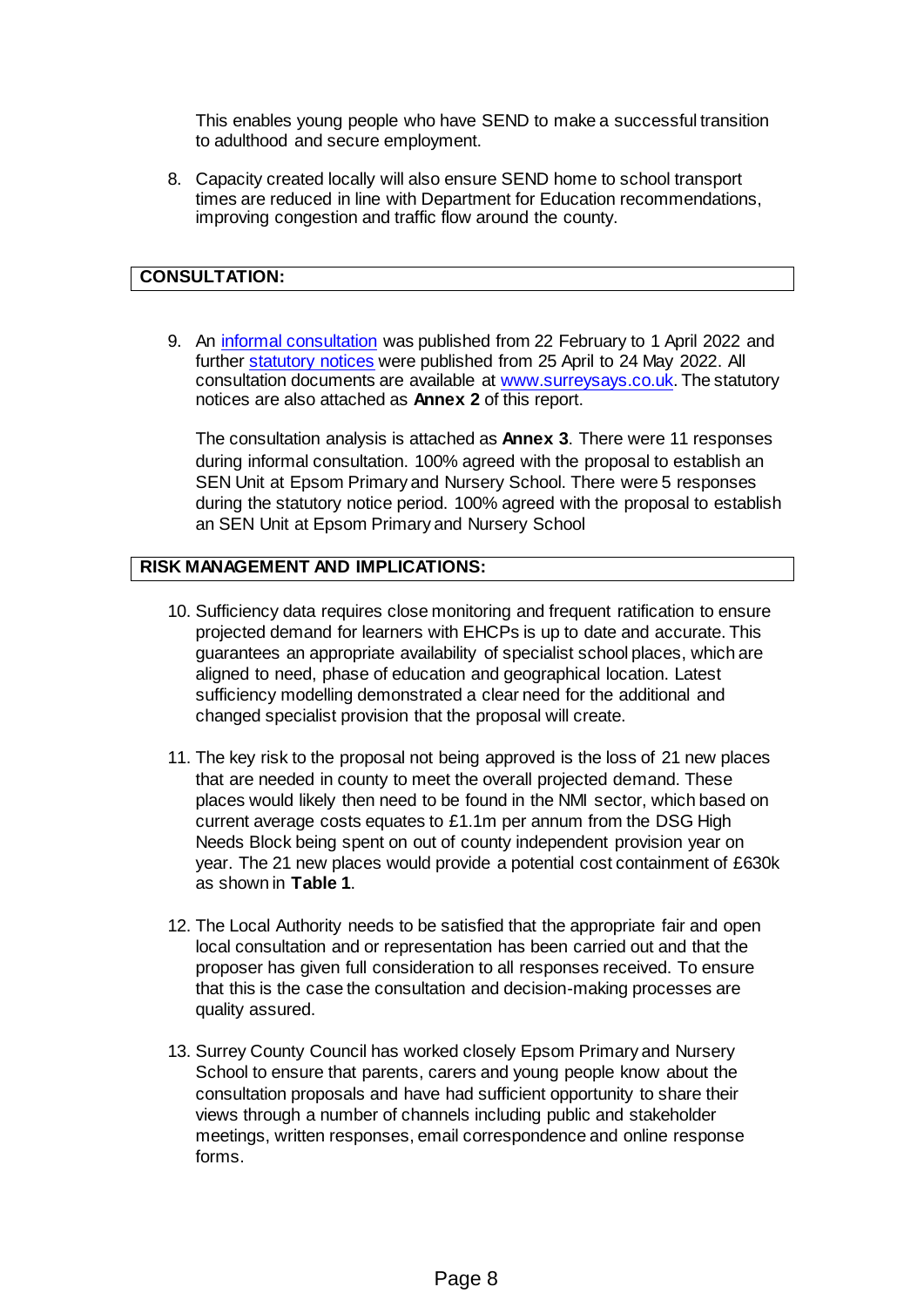### **Financial and value for money implications:**

- 14. The Capital project is part of Phase 3b of the SEND Capital Programme agreed by Surrey County Council Cabinet on 25 January 2022. The building work to refurbish and make changes to existing space to accommodate the SEN Unit will be completed by 1 September 2022.
- 15. The projected revenue benefits and associated projected cost containment comes from the reduced unit cost of a placement within a Surrey maintained school compared to a Non-Maintained Independent setting. As part of the wider SEND Transformation Programme, this contributes to reducing Surrey's High Needs Block annual deficit.

# **Table 1: Local and Non-Maintained Independent Cost Containment (full year costs)**

| <b>School</b>                     | <b>Capital</b><br><b>Investment</b> | <b>Proposed</b><br>additional<br>places | <b>Revenue</b><br><b>costs:</b><br>Average<br>(E23k) | Comparison<br>to Non-<br><b>Maintained</b><br>Independent<br>Average<br>(E53k) | <b>Projected</b><br>cost<br>containment<br>(annual) |
|-----------------------------------|-------------------------------------|-----------------------------------------|------------------------------------------------------|--------------------------------------------------------------------------------|-----------------------------------------------------|
| Epsom Primary &<br>Nursery School | £1.1m                               | 21                                      | £483k                                                | £1.1m                                                                          | £630k                                               |

### **Section 151 Officer commentary:**

- 16. Although significant progress has been made to improve the Council's financial position, the medium-term financial outlook beyond 2022/23 remains uncertain. With no clarity on central government funding in the medium term, our working assumption is that financial resources will continue to be constrained, as they have been for the majority of the past decade. This places an onus on the Council to continue to consider issues of financial sustainability as a priority in order to ensure stable provision of services in the medium term.
- 17. As such, the Section 151 Officer supports the recommendations of this report as the future of the DSG HNB achieving the planned safety valve trajectory is a significant factor in the Council's medium term financial position. Expanding local SEND provision and reducing reliance on the NMI sector is the single biggest contributor to returning the DSG High Needs Block to financial sustainability

# **Legal implications – Monitoring Officer:**

18. Section 13 of the Education Act 1996 places a general duty on the Council to secure that efficient primary and secondary education is available to meet the needs (including special educational needs) of the population in its area. In doing so, the Council is required to contribute to the spiritual, moral, mental and physical development of the community.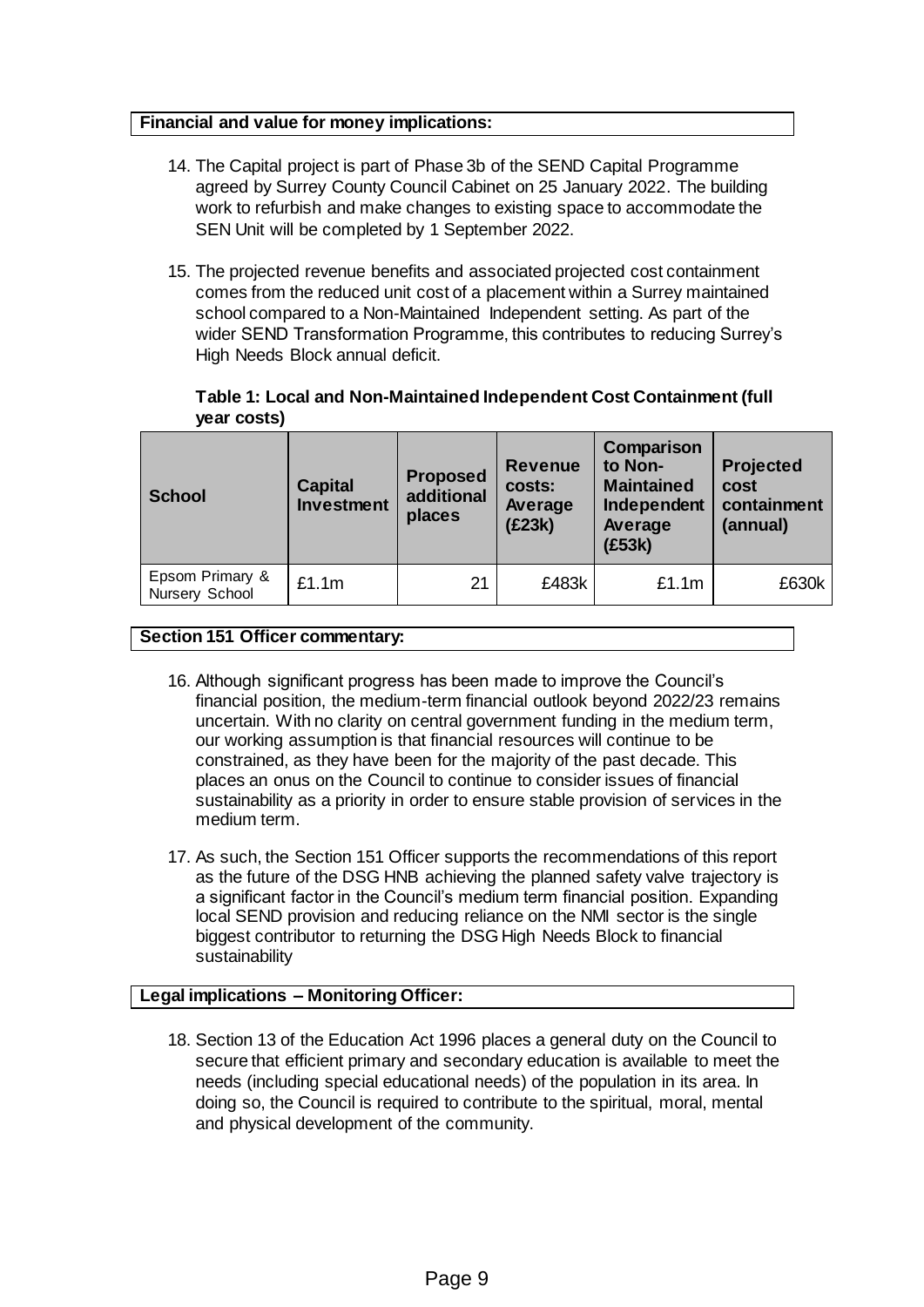- 19. Section 14 of the Education Act 1996 places a duty on the Council to secure that sufficient schools for providing primary and secondary education are available in its area.
- 20. Section 27 Children and Families Act 2014 places a duty on the local authority to keep under review the educational provision for children and young people who have special educational needs and or a disability.
- 21. The local authority has published statutory notices thereby bringing into effect the formal commencement of the proposal prior to the consultation stage in accordance with statutory requirements.
- 22. In considering this Report, the Cabinet Lead Member for Education and Learning must give due regard to the results of the informal consultation as set out in the report and the response of the Service to the consultation comments and conscientiously take these matters into account when making a final decision.

### **Equalities and diversity:**

23. The Equality Impact Assessments (EIA) for the proposal is attached to this report as **Annex 4**

### **Other implications:**

24. The potential implications for the following Council priorities and policy areas have been considered.

| Area assessed:                                                      | <b>Direct Implications:</b>                             |  |
|---------------------------------------------------------------------|---------------------------------------------------------|--|
| <b>Corporate Parenting/Looked After</b><br>Children                 | Set out below                                           |  |
| Safeguarding responsibilities for<br>vulnerable children and adults | Set out below                                           |  |
| Environmental sustainability                                        | Set out below                                           |  |
| <b>Public Health</b>                                                | No significant implications arising<br>from this report |  |

### **Corporate Parenting/Looked After Children implications:**

- 25. The creation of additional SEN unit places in a mainstream school directly supports both the Surrey Corporate Parenting Strategy 2020 and the SEND Partnership Strategy 2019.
- 26. The proposals would provide increased provision for pupils who need a specialist placement in a mainstream school in Surrey, thereby ensuring that those who are Looked After and/ or who have SEND are closer to home, more connected to local communities and support services.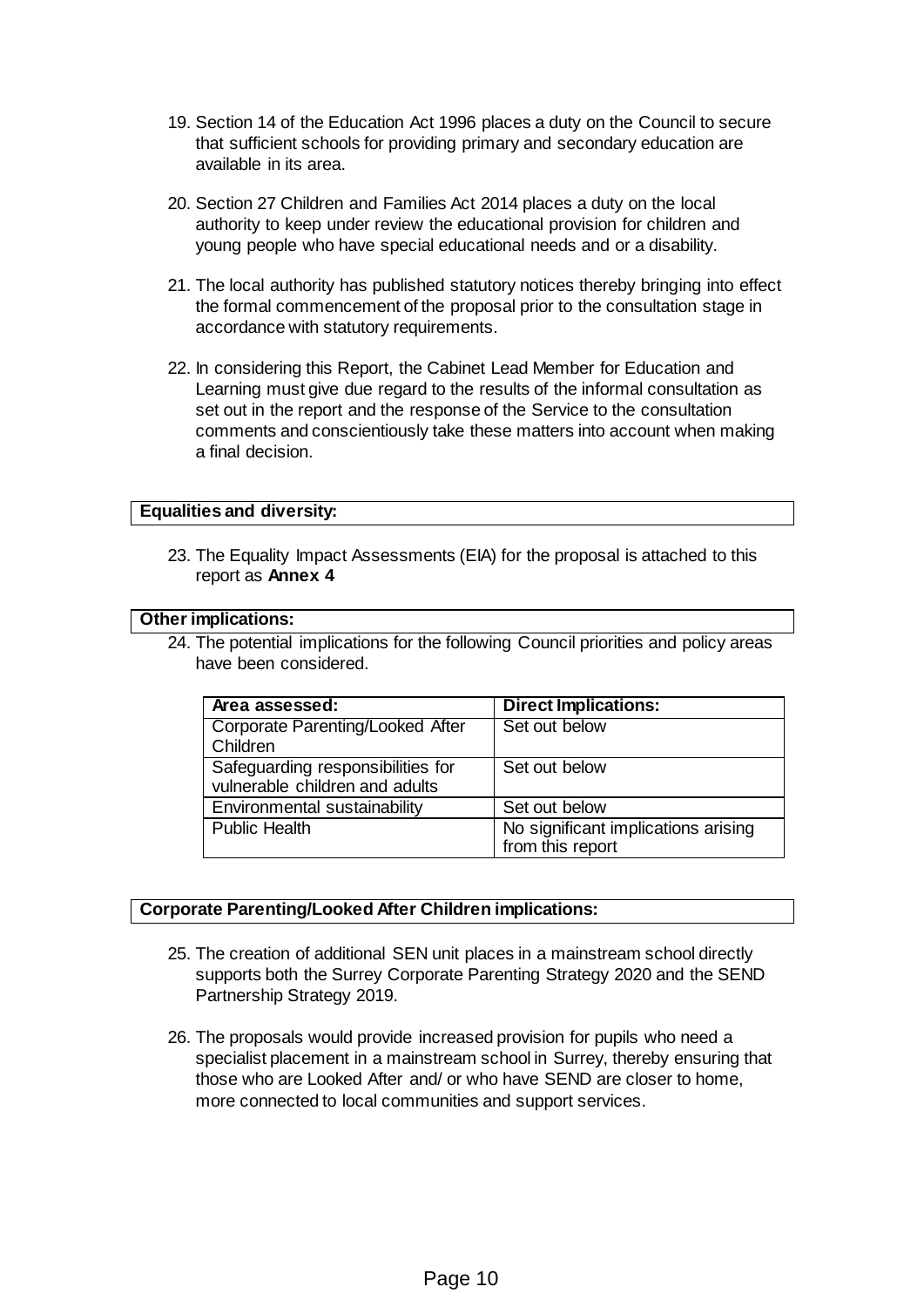# **Safeguarding responsibilities for vulnerable children and adults implications:**

- 27. Safeguarding vulnerable children is a high priority in all Surrey schools. Schools have considerable expertise in safeguarding vulnerable children and adhere to robust procedures. The schools will continue to apply good practise around safeguarding as they do currently. In addition, safeguarding is a key area for monitoring when Ofsted carries out inspections.
- 28. The creation of additional specialist school places closer to home supports highly effective joint agency monitoring to safeguard children, to reduce placement breakdown and increased demand on statutory care services.

### **Environmental sustainability implications:**

- 29. The provision of education places closer to home will reduce the average journey times for learners with EHCPs and is aligned with the vision and aspirations of Surrey SEND Transport Transformation Programme.
- 30. The design philosophy is to create buildings that will support low energy consumption, reduce solar gain and promote natural ventilation. Any new infrastructure will be built to the local planning authority's adopted core planning strategy.

# **WHAT HAPPENS NEXT:**

- 31. Subject to the Cabinet Member determining the statutory notices Surrey County Council and the Governing Body will proceed to implement the proposal:
	- 1. To refurbish and make changes to the existing school building subject to feasibility and any planning permission needed.
	- 2. To establish an SEN Unit with a designation of ASD at Epsom Primary and Nursery School for autistic pupils and those with communication and interaction needs.

The change will be implemented from 1 Sept 2022

-----------------------------------------------------------------------------------------------------------------

# **Contact Officer:**

Jane Keenan, Commissioning Manager

#### **Consulted:**

Michelle Pollard, Headteacher, Epsom Primary and Nursery School Lisa Kent, Chair of Governing Body, Epsom Primary and Nursery School Parents of children attending Epsom Primary and Nursery School Children and young people who attend Epsom Primary and Nursery School Governing Body, Epsom Primary and Nursery School